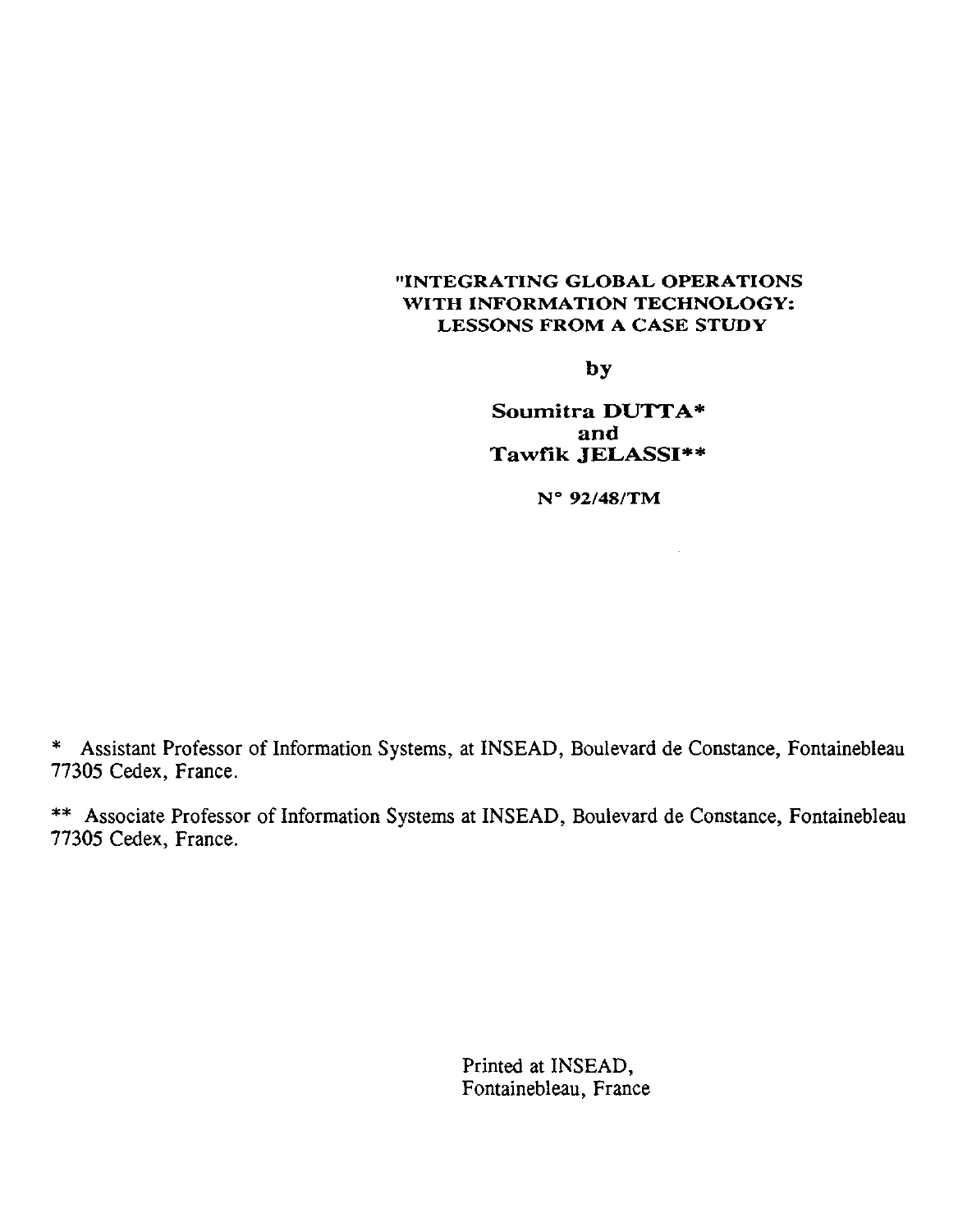# **Integrating Global Operations with Information Technology: Lessons from A Case Study**

Tawfik Jelassi Soumitra Dutta

Technology Management Area INSEAD Fontainebleau , France 77305

## **Abstract**

In the early 1980's, BP Chemicals faced challenges cailing for some fundamental changes in its business strategy. The strong emphasis on production was giving way to a renewed search for new sources of competitive advantage such as enhanced customer service. In 1985, BP Chemicals embarked on an ambitious project to integrate all aspects of its international commercial activities. An information system, the Commercial System, was to form the core of this project and enable the organizational changes required for this integration. After overcoming the difficulties of implementing a large international information system, BP Chemicals is now facing the challenge of initiating major changes in its organizational structure and business processes. This paper describes the strategic planning and implementation of the Commercial System, and attempts to draw some lessons from the experience.

## 1. Introduction

in 1985 BP Chemicals launched the Commercial System Project (CSP) to integrate different aspects of its commercial activities and to provide a new basis for strategic business redesign to succeed in the competitive global environment. An information system, the Commercial System is at the core of this project and aims at linking and coordinating BP Chemicals' commercial activities in Europe, America, and the Far-East. Today, the Commercial System is certainly very impressive in scale: it operates in about two dozen different countries, contains more than 100 electronic links between major BP commercial centers, and processes a few hundred thousand orders annually. Due to the complexity of the endeavor and its international scope, the project has experienced a significant time and cost over-run several times than that estimated originally. Now, after having invested more than 50M\$ and 500 manyears of effort in building the Commercial System, BP Chemicals realizes that true benefits can only be

realized by actively exploiting the strategic potential of the Commercial System.

This paper looks at the process of the strategic planning and implementation of the Commercial System, and highlights important lessons from the project. While the experiences of one company do not always provide a valid basis for drawing generalizations, this particular experience of BP Chemicals has valuable lessons for other multinational companies attempting to implement global information technology projects.

The rest of the paper has four sections. Section two provides some background about the history of BP Chemicals. The following section describes the origins and strategic justifications for starting the CSP. Section four describes the process of project planning and implementation of the Commercial System. The final section concludes the paper with a summary of important lessons from the experience and an indication of the future challenges that BP Chemicals faces.

# 2. Company Background

The origin of BP Chemicals dates back to 1947 when BP (then known as the Anglo-lranian Oil Company Limited) entered into a joint venture with the Distillers Company Limited. Since then, BP Chemicals has continued to expand ils operations with the most important transactions being the acquisition of the bulk of Union Carbide's and Monsanto's European operations in the late 70's and early 80's. Figure 1 illustrates the change in the traditional businesses of BP Chemicals during the 1980's. By 1990, BP Chemicals (exciuding associates) output around 7 million tons of product annually, and enjoyed a turnover in excess of £3 billion. Figure 2 provides details about selected financiai information of BP Chemicals.

# 3 Strategic **Planning of the CSP**

This section describes the origins and strategic justifications for the birth of the Commercial System.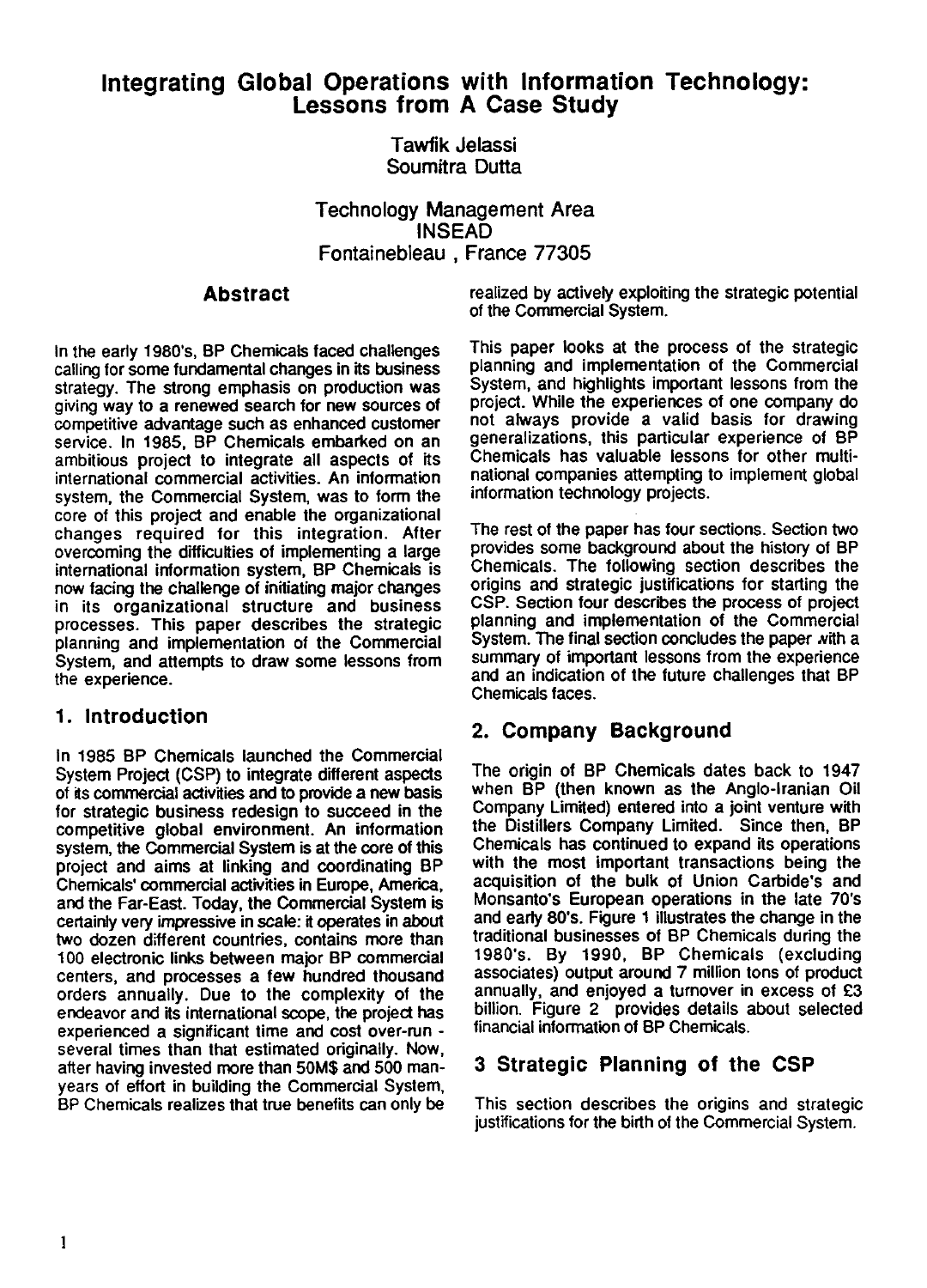|                  |                                  |                 |                                    | 1989   |                | 1978                 |                |                 |
|------------------|----------------------------------|-----------------|------------------------------------|--------|----------------|----------------------|----------------|-----------------|
|                  | <b>Businesses</b>                |                 | 40                                 |        |                | 10                   |                |                 |
| Manuf. Plants    |                                  |                 | $\overline{25}$                    |        |                | 5                    |                |                 |
| Products         |                                  |                 | 4,000                              |        |                | 500                  |                |                 |
| Distrib. centers |                                  |                 | 75                                 |        |                | 15                   |                |                 |
| Sales offices    |                                  | $\overline{25}$ |                                    |        | $\overline{5}$ |                      |                |                 |
| Countries        |                                  | 75              |                                    |        | 25<br>1000     |                      |                |                 |
|                  | <b>Customers</b><br>Orders       |                 |                                    | 15,000 |                |                      |                |                 |
|                  | Turnover (£Bn)                   |                 | <u>250,000</u><br>$\overline{2.5}$ |        |                | <u>20,000</u><br>0.2 |                |                 |
|                  | Figure 1: Growth of BP Chemicals |                 |                                    |        |                |                      |                |                 |
|                  | <b>EM</b>                        | 91              |                                    | 90     |                | 89                   | 88             | 87              |
|                  | Operating<br>profit (loss)       | (7)             |                                    | 129    |                | 548                  | 514            | $\overline{22}$ |
|                  | Turnover                         | 3064            |                                    |        |                |                      | 3164 3503 3254 | $\overline{27}$ |
|                  |                                  |                 |                                    |        |                |                      |                |                 |

Figure 1: Growth of BP Chemicals

| Products<br>Distrib. centers                                                |       | 4,000<br>75 |      | 500<br>15          |      |  |  |
|-----------------------------------------------------------------------------|-------|-------------|------|--------------------|------|--|--|
| Sales offices                                                               |       | 25          |      | 5                  |      |  |  |
| Countries                                                                   |       | 75          |      | 25                 |      |  |  |
| Customers                                                                   |       | 15,000      |      | 1000               |      |  |  |
| Orders                                                                      |       | 250,000     |      | 20,000             |      |  |  |
| Turnover (£Bn)                                                              |       | 2.5         |      | 0.2                |      |  |  |
| Figure 1: Growth of BP Chemicals<br><b>EM</b><br>91<br>90<br>87<br>89<br>88 |       |             |      |                    |      |  |  |
| Operating                                                                   | (7)   | 129         | 548  | 514                | 227  |  |  |
| profit (loss)                                                               |       |             |      |                    |      |  |  |
| Turnover                                                                    | 3064  | 3164        | 3503 | $\overline{3}$ 254 | 2760 |  |  |
| Capital                                                                     | 2436. | 2081        | 1941 | 1774               | 1574 |  |  |
| employed                                                                    |       |             |      |                    |      |  |  |
| Capital                                                                     | 521   | 384         | 313  | 322                | 402  |  |  |
| expenditure                                                                 |       |             |      |                    |      |  |  |
| Figure 2: Some financial figures for BP Chemicals                           |       |             |      |                    |      |  |  |

Figure 2: Some financial figures for BP Chemicals

## 3.1 Commercial Information Flows

*"11 is chaos out there. We canot go on with a commercial system that does not allow us to provide better service to our customers.":* Brian Palmer, Business Manager, Solvents Group

The complaints first started in the European Sales Managers' meeting in 1983 and then resurfaced in the same meeting the following year. BP Chemicals' sales managers were disgruntled with the level of service they were able to give to their customers. The majority of these problems were founded on two factors. First due to the rapid growth by mergers and acquisitions, different parts of BP Chemicals (in different countries) had different incompatible information systems, making information sharing difficult at best. Second, due to a policy of storing inventory at several different country locations, local customers were usually given (unfair) priority in order processing by the local BP subsidiaries.

These two factors so complicated the processing in BP Chemicals' Commercial Department that it was unable to respond to customer orders in a timely fashion. The impact of the above two factors can be seen by reviewing the old procedure for placing an order. It was as follows: First, the customer determined which item(s) to order. For each item desired, it was necessary for the customer to place an order with the BP sales office which could sell the product. Thus, if several products were desired, it

was possible that the customer would have to place an order at multiple offices. Second, at the sales office, a sales correspondent would receive the phone call and hand write all order information on a pre-formatted card. Third, a delivery date, based mainly on when the sales correspondent thought BP Chemicals would be able to deliver the order, was then agreed upon with the customer. Finally, when the sales correspondent had some free time. the order would be entered into the subsidiary's computer system.

Moreover, in 1984, approximately 50% of all orders had to be filled from stock located in another country. Consequently, the order had to be transmitted by phone or telex to a remote office where the inventory was stored. The remote office was then responsible for entering the order into its computer system. This procedure had to be reversed alter the item was shipped to allow the original (local) sales office to invoice the customer. Although rare, in several instances it was necessary to type the customer order into as many as 4 different computer systems (leading to keying errors).

Furthermore, and probably the most detrimental to BP Chemicals' reputation was their inability to give up-to-date information regarding the status of an order. This was especially true for orders maintained en remote computer systems. A final problem faced by BP Chemicals was the inability to obtain up-todate sales history data. All history was current to the end of the previous month making it difficult for the sales offices to determine the viability of their current price/volume policies. One sales manager summed up the situation by saying: *"Businesses are known to have abandoned price increases which had been successful, in the belle( that the contrary was the case."*

#### 3.2 Problem Determination

*"ft started as an amorphous idea but if focused very quickly on the fact that what Ave' needed was a computer system.":* Bruce Ballantine, General Manager, Commercial Department.

In mid-1984, a committee was formed to address the concems voiced in the sales managers' meeting. The committee quickly came to the conclusion that a properly networked information system could solve most of their problems. In order to more fully understand the ramifications of this plan, it was suggested that Brian Palmer, a Senior Business Manager from the solvents group, be responsible for researching the idea.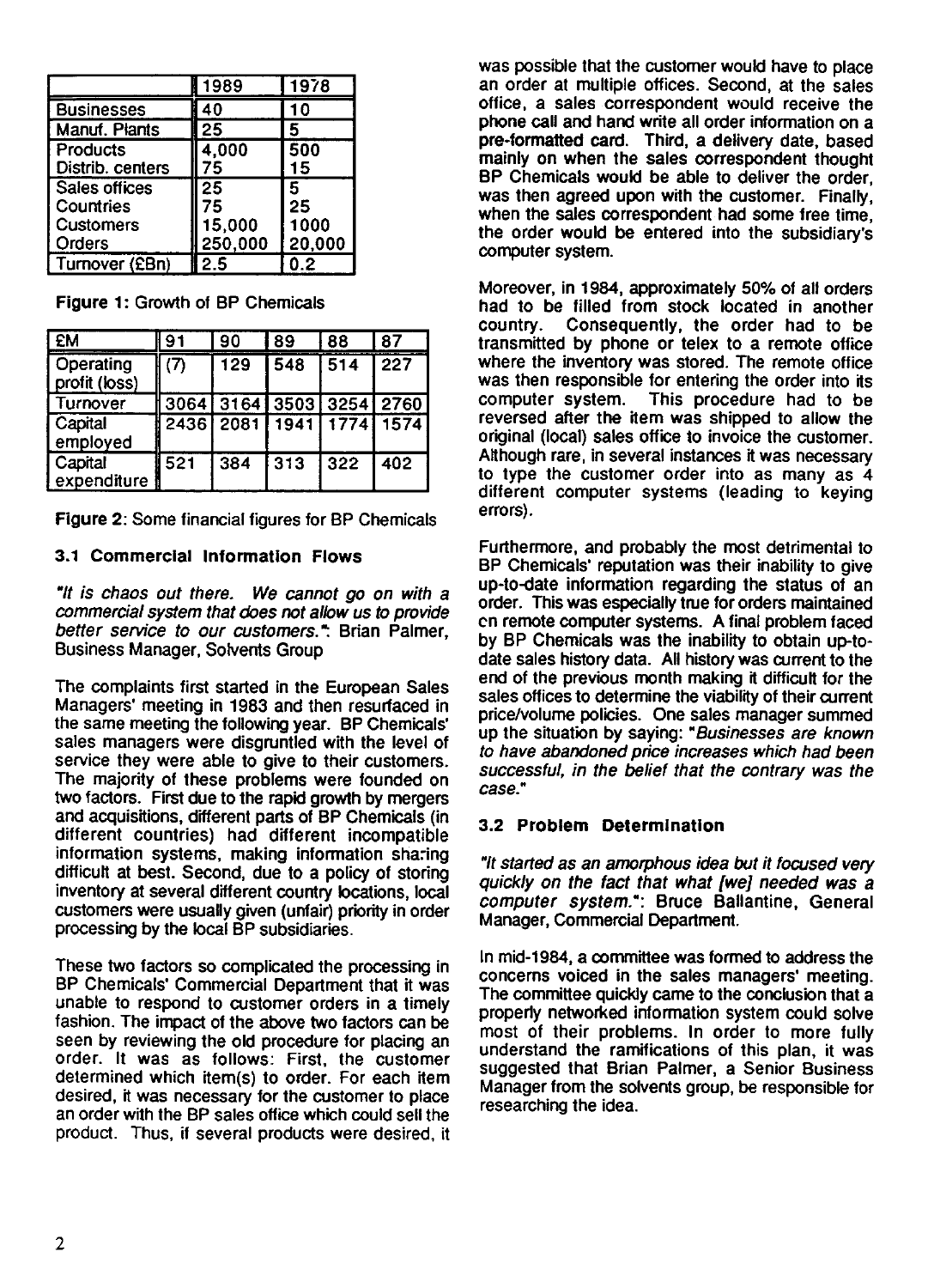In late 1984 a project team was formalized. Key members of the team included Peter Emberson, a Business Manager from the solvents area and Geoffrey Lockett, a professor at the Manchester Business School. To address the technical aspects of the project, Brian was faced with the decision either to use the internai data processing department or to seek assistance from outside. Lacking faith in the abilities of the internai group, he elected the latter and commissioned the assistance of a software consulting firm, Scicon. Scicon, which was a wholly owned subsidiary of BP (the parent company), was also made responsible for aiding in the preparation of the functional and technical specifications of the new computer system.

### 3.3 The Birth of The Commercial System

*"It is a BP Chemicals corporate policy to emphasize service in order to avoid competing on price alone.":* Briefing Note for the Executive Committee meeting, June 19, 1985

Before reviewing their own systems, Brian and a small group from BP Chemicals visited several chemical companies (such as ICI, Esso Chemicals, Dupont, Monsanto, Shell Chemicals, and Hoechst) and examined their computer systems. From these visits, the BP Chemicals team gained two invaluable insights. First, none of their rivais possessed a fully integrated information system. Second, it appeared that companies which coupled a mainframe solution with a strong country orientation were at a strong disadvantage - particularly for addressing a European constituency. As a result, they were suffering from the need for national stocks and the inability to take advantage of price and distribution cost variations between countries. Of one company, Brian taler remarked, *They were in the same position as us, not able to deliver the improvements in customer service that they wished because of what they described as a wall. In this same way, we have a mail; the [multiple computer] systems in our company prevent us from improving our service..."*

With this in mind the combined BP Chemicals/Scicon project team completed a thorough review of ail BP Chemicals' computer systems. During the review, they encountered not only a variety of disparate computer systems but also a lack of internai mechanisms to foster cooperation between the individual, country-based information systems groups. Professor Lockett summarized their findings by saying [2]: *"It was quickly apparent that we had to face a major problem in deâling with different cultures, hardware, software and abilities, not to mention currencies, taxes and languages."*

The team concluded that networking the existing systems would be prohibitively expensive and technically difficutt. In addition, because of potential culture clashes (across different European countries) and the technical limitations inherent in these systems, the project team was unwilling to designate one as a standard around which to design a new system. The only feasible option remaining was to install a new, fully networked computer system in all BP Chemicals locations. Thus, the Commercial System project (CSP) was bom. The system would be designed to automate ail aspects of the sales, order processing, invoicing, and distribution activities.

## 3.4 Strategic Opportunities

*"There now exists an opportunity to establish a unified commercial system fully up to the best standards of the industry and to lay a foundation for future excellence capable of delivering a distinct competitive advantage to BP Chemicals.":* Minutes of the Executive Committee meeting, December 6, 1985.

Throughout this process it became increasingly apparent to Brian that the Commercial System was an opportunity to directly alter the manner in which BP Chemicals and possibly the chemical industry conducted its business. The potential ramifications of improved communications and information flows on BP Chemicals' ability to compete globally were overwhelming, especially in the area of customer service. It was decided that the system should be developed to address the needs of BP Chemicals over the next 10 years and should include ail routines and procedures, manual and automatic, between receipt of an order and completion of the transaction when payment is made. Particular emphasis was to be laid on integrating BP Chemicals commercial operations across countries, specially in Europe. To obtain benefits quickly, it was proposed that, with the help of an extemal consultant, the project team should generate and cost out a detailed system specification within the next 6 months and that the Commercial System should be compietely installed in ail "major European locations "within 12 months of authorization".

#### 3.5 Initial Board Approval

*"The availability of a system of order handling and the wide availability of operating information will allow a significant change to occur in the way the day-today business of the company is conducted.":* Minutes of the Executive Committee meeting, June 15, 1985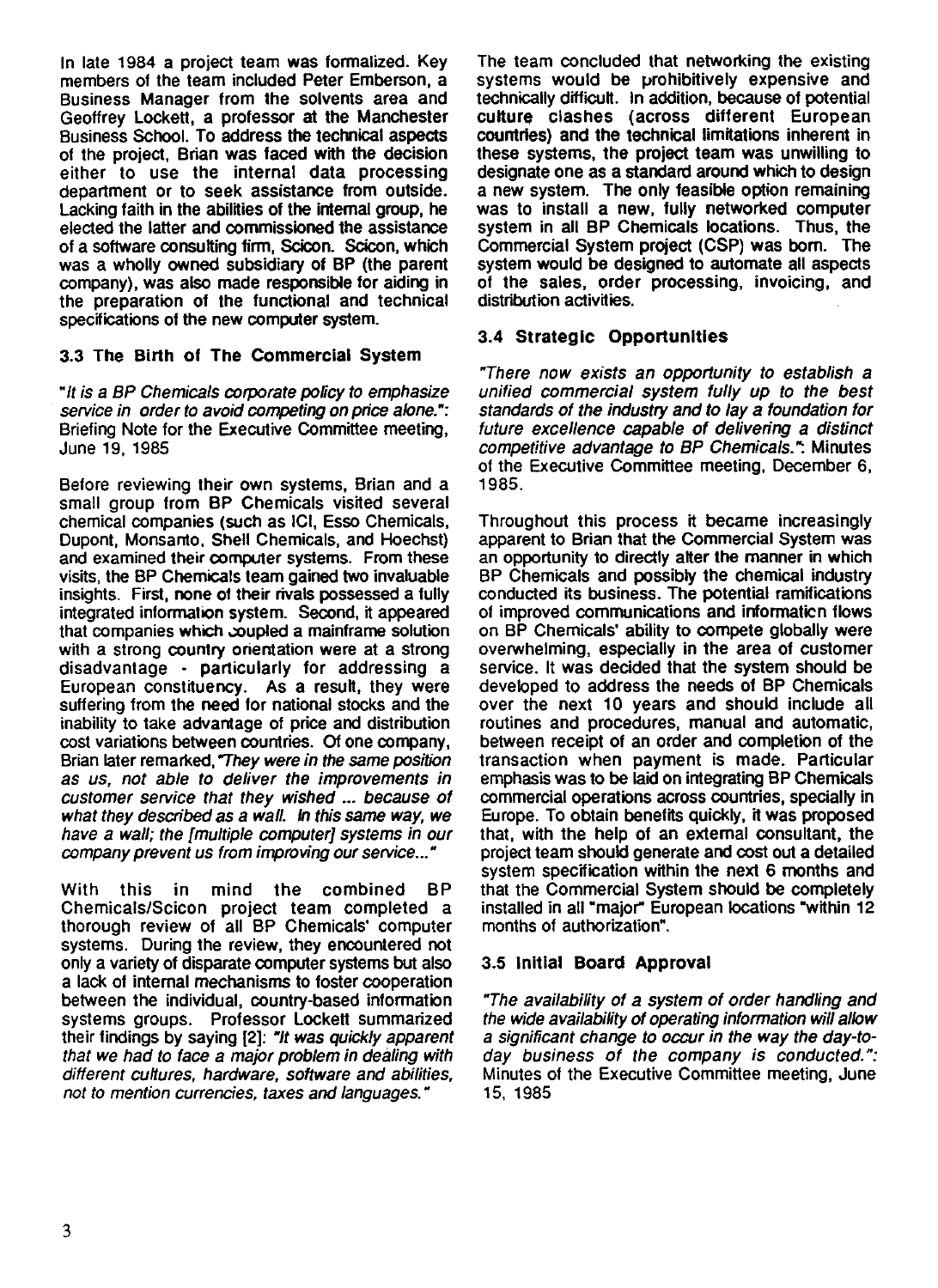The Executive Committee received their first formai briefing regarding CSP in June 1985. In order to justify their request for £7.9 million to be spread over 1.5 years, the project team spent several hours elaborating on the need for an integrated international information system, and closed the briefing with a discussion of the proposed benefits.

Among these benefits were an anticipated increase in sales (due to the reduced lead times) and cost reductions (from a reduction in selected personnel costs and the maintenance costs of existing computer systems). However, the team was unable to *"establish that Figure 5 accurately, [and didn7 know] how to identify the areas in which reductions should occur nor how to monitor that they do occur."* Brian also forcefully soid the committee on the strategic potential of the system and its ability to act as a vehicle to introduce changes in BP Chemicals and increase the effectiveness of infernal business processes, specifically those related to customer service on a pan-European basis. The ability of the CSP to act as the appropriate vehicle to integrate the diverse country-specific cultures within BP Chemicals was also noted.

The briefing concluded with an authorization to proceed with the project and a final suggestion from the board. Because the benefits to be realized from CSP would be greater the sooner the project was implemented, the Executive Committee suggested that the completion date be mcved forward to January 1986 (one year eariier than scheduled). Regarding the financing, the Executive Committee decided that the cost would be borne out of a "central pot". However, where local systems and software needed tailoring to fit with CSP, the local account would be responsible for absorbing the cost of that customization.

# **4. Implementation of the CSP**

This section describes the process of implementing the Commercial System.

#### 4.1 Designing the System

In mid-1985, the design of the Commercial System was launched. To generate the functional specifications (a description of the operating procedures required in the new system), the project team interviewed key users about the features and functions which should be available in CSP. Atter four weeks of intensive interviewing, a preliminary design began to take shape. However, while reviewing the design, it quickly became apparent that the users were merely requesting the capabilities present in the existing system. They

were unable to think laterally - to suggest creative new ways of accomplishing their tasks with less effort or in a shorter time span. As a resuit, the project teams were disbanded, and Brian Palmer and Peter Emberson completed the design of ail the application software - a process which required 5 months.

As the project progressed, it was proposed that the system be some type of a distributed network with a centralized core. The core, or central mainframe, would be responsible for controlling ail communication and network security and would serve as the repository for the data common to ail subsidiaries. Although this option would require ail subsidiaries to have compatible computer systems (a major expense), it was still believed that this configuration would be cheaper in the long run and would allow for maximum flexibility. Moreover, it was believed that networking technology would improve and value-added services would be more readily available in the future. A description of the activities occurring within the configuration is given in Figure 3.

|                                                  | <b>Sales Office</b>                               | <b>Distribution</b><br>Center                                                              | Business/<br>Corp. Center                      |  |  |
|--------------------------------------------------|---------------------------------------------------|--------------------------------------------------------------------------------------------|------------------------------------------------|--|--|
| Processing                                       | Order<br>Processing<br>Invoice                    | Stock control<br><b>Distribution</b><br>management<br>Reports/<br>enquiries                | Reports/<br>enquiries                          |  |  |
| Data                                             | <b>Customers</b><br><b>Orders</b><br>Local prices | <b>Hauliers</b><br>Stock trans.<br>Planned stock<br>transactions<br>Delivery lead<br>times | Prices<br>Stock<br>allocations<br>Master codes |  |  |
|                                                  |                                                   |                                                                                            |                                                |  |  |
| Central comp. activities<br>Minicomp. activities |                                                   |                                                                                            |                                                |  |  |

Figure 3: Activities in the Commerical System

The project (divided into 5 areas: hardware, software, training, communications, and databases) was put out to tender. Proposais from 21 companies were reviewed, and a tie-up between 5 large and small companies were selected, with each responsible for one of the five areas. While the major software houses lacked experience in developing distributed systems, the smaller companies had innovative ideas but lacked the resources to carry them out.

Due to Scicon's familiarity with BP Chemicals' operations, the project team selected Scicon to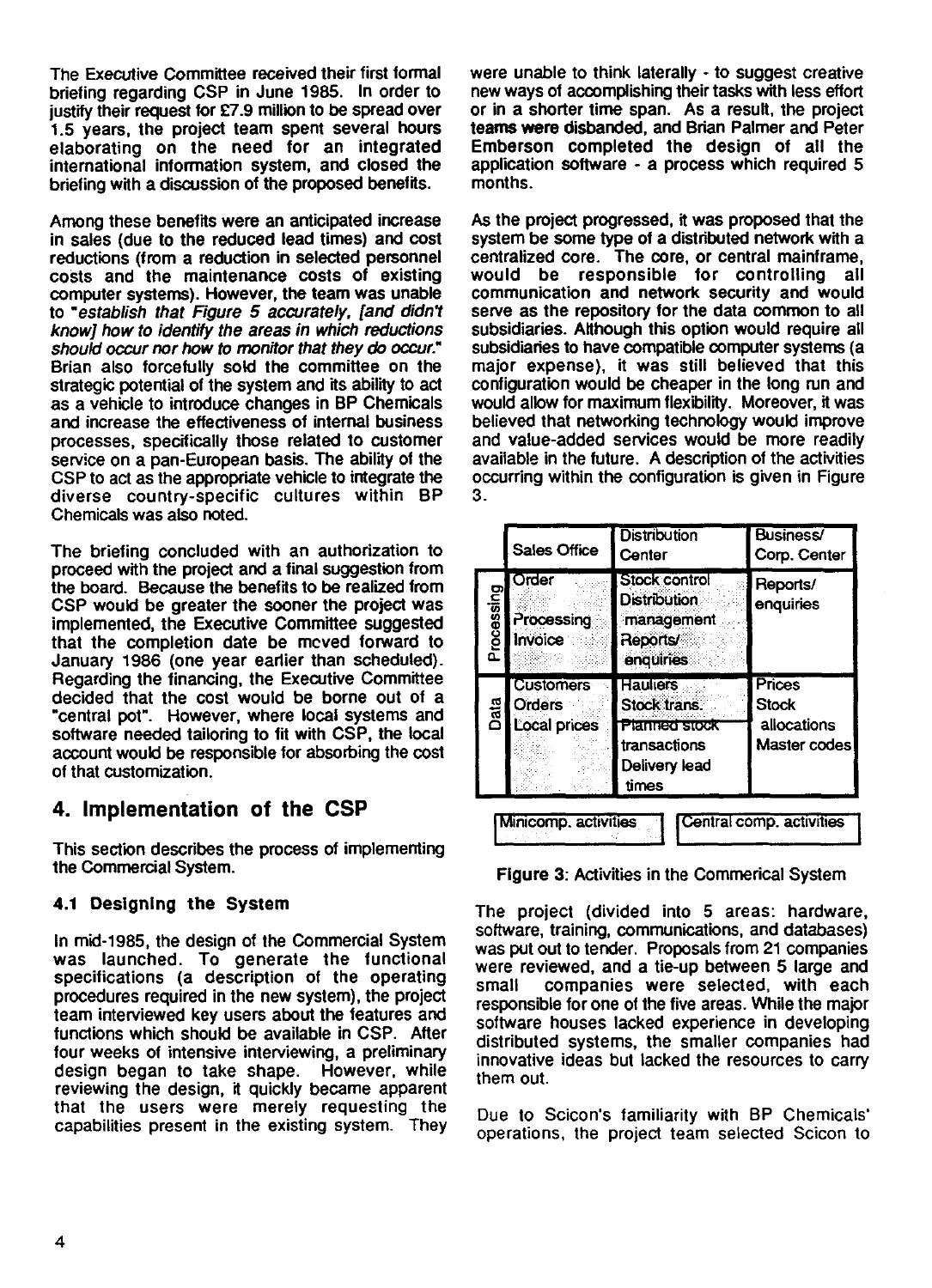develop the software. Reservations were expressed, though, because the work was to be billed on a time and materials basis - a potentially costly arrangement. These fears, however, were quelled alter it was noted that since Scicon **was a** subsidiary of the BP Group, considerable pressure could be brought to bear if necessary. Though expensive, IBM was selected for providing the hardware due to its perceived stability in the long run.

#### **4.2 The Resource Project**

*-The resource project will impinge on areas not covered by CSP and has far reaching ramifications. ":* Minutes of Coordinating Committee meeting, September 11, 1985.

As part of the training project, a sub-project was created to identify the skills needed for, and the human resources made redundant by CSP. However, shortly after its inception, the resource sub-project expanded to include all types of organizational issues raised by the installation of the Commercial System. Presource projet<br>
Pred by CSP and httes of Coordin<br>
ember 11, 1985.<br>
Leart of the training<br>
ted to identify the an resources<br>
ever, shortly after<br>
project expanding<br>
project expanding<br>
mersenger and the cust<br>
project strai

| <b>Benefit</b>                         | Cust<br>omer | Sales                   | <b>Distri</b><br>bution | Busi<br>ness            |
|----------------------------------------|--------------|-------------------------|-------------------------|-------------------------|
| Improved<br>customer service           | χ            | x                       | x                       | χ                       |
| On-line<br>information                 | x            | X                       | Х                       | $\overline{\mathsf{x}}$ |
| Enhanced<br>communication              | x            | x                       | x                       | $\overline{\textsf{x}}$ |
| Common<br>systems                      |              | $\overline{\mathsf{x}}$ | x                       | $\overline{\textbf{x}}$ |
| Reduction in<br>duplication            |              | x                       | x                       | x                       |
| Improved control<br>of working capital |              | x                       | X.                      | X                       |
| Improved control<br>& monitoring       |              | $\overline{\textsf{x}}$ | x                       | $\overline{\mathbf{x}}$ |
| <b>Vehicle for</b><br>change           |              | X                       | $\overline{\textbf{x}}$ | $\overline{\textbf{x}}$ |
| Improved quality<br>of business        | x            |                         |                         | $\overline{\mathsf{x}}$ |

**Figure 4:** Benefits of the CSP

In the initial design of the system, it was realized that the CSP would have a major impact on the way BP Chemicals ran its business (see Figure 4). This was summarized in a memo to the executive committee as follows: *"A major function of the business center today is the collection of operating information (by phone and telex) in order to make day to day decisions. Many of those decisions (e.g. stock replenishment) are routine and could be delegated within business guidelines to the functions at the* *sharp end. The business center would then be able to concentrate on policy. A monitoring rote and the need for an umpire say between affiliates competing for the same parce! will unavoidably remain. The center of gravity even of the speciality businesses could move towards the functional axis. The factories could become responsible for stock control once they have access to the forward order position and to sales forecasts...Staff changes and retraining may be necessary as roles change particularly at the order desk the importance of which will increase."*

A specific example of the opportunities to alter the structure of the organization through the delegation of authority involves the clerk who receives the order from the customer (2]: *7In the new system] the order clerk would be shown the credit position on the screen but would take his or her own decision on whether or not to take the order within the corporations guidelines. This would imp!y a change of control in many countries and allow decisionmaking to be distributed..."*

Furthermore, the opportunity to re-focus the business towards the marketing arena was explored in the executive committee meetings: *"The development of a modem commercial system pro vides a more efficient interface with the customer. The potential to develop an increased market orientation through the establishment of a dedicated marketing function, separately acccuntable at the Director level, is suggested. This function would be responsible for the enhancement of current systems expertise through the creation of a skips center. Further developments towards increased customer orientation would involve the creation of a corporate marketing plan and customer relations and research functions.-*

By the end of October 1985, the first estimates for the staffing level reductions had been compiled. It was suggested that the Commercial System would enable a reduction of 90 person-years within BP Chemicais. As details about the job redundancies spread through BP Chemicais, people began raising concerns over who would lose their job, and antagonism towards the system mounted. Numerous meetings were held to expiain that these changes would materialize gradually over the next several years, that some of the redundancies would simpiy be resolved through attrition, and that provisions were being made to assist those affected in the most suitable way possible (e.g. retraining, assistance in locating other employment...). Nonetheless, the fear and animosity remained.

In January 1986, the Executive Committee concluded that it would not be advisabie for BP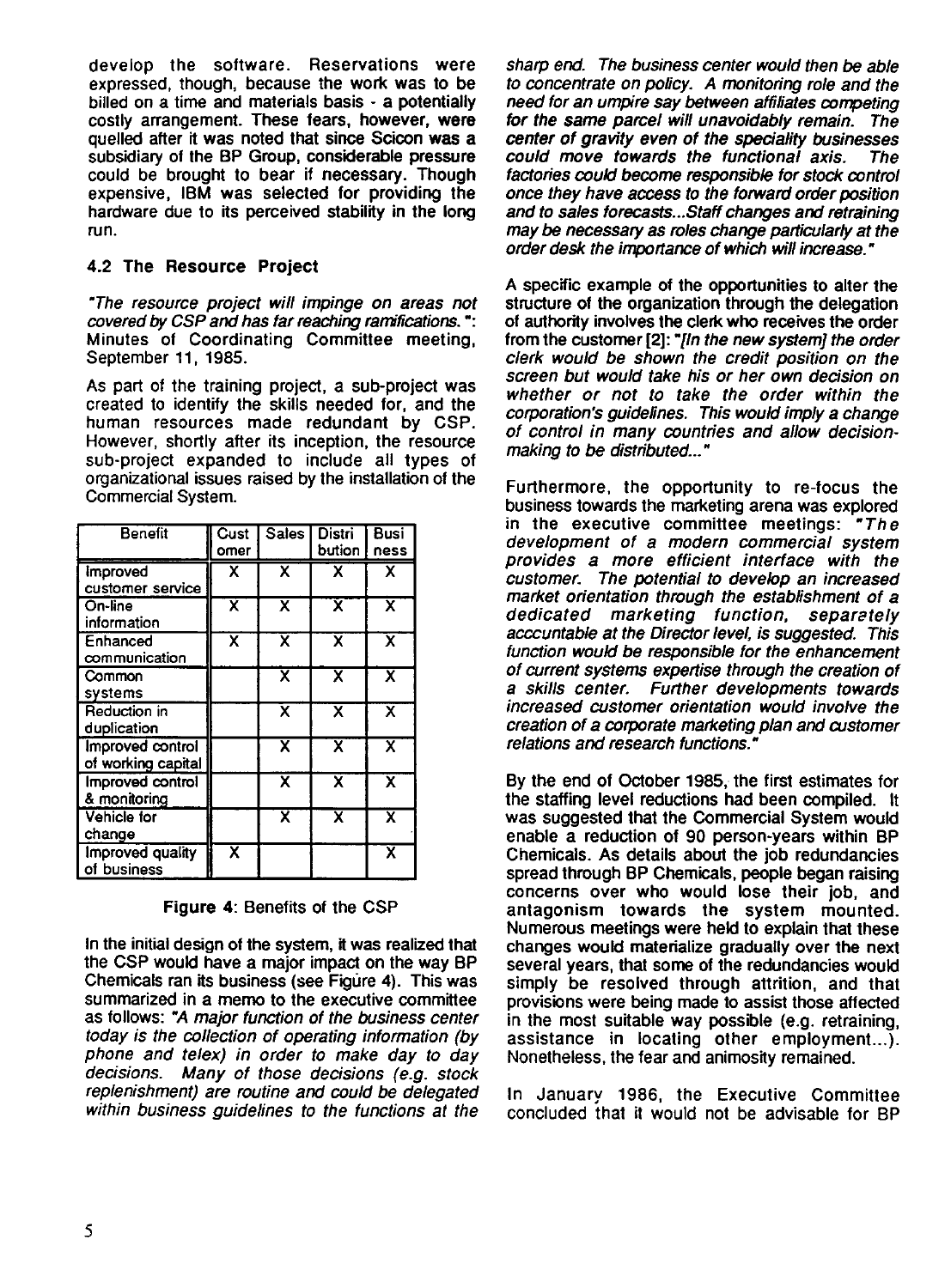Chemicals to undergo a major organizational change at the same time as the introduction of a new computer system. The committee *"emphasized that implementation and user training is so important that a concurrent attempt to ro-structure the commercial function is premature and should be considered only when the commissioning phase of the project has been successfully completed in 1987."*

## 4.3 Project Planning/Implementation

*"The Committee, in agreeing to give its full support to the project, noted that it is probably the most important single development being undertaken in the Stream over the next two years.":* Minutes of the Executive Committee meeting, 22 January 1986.

lmmediately after the selection process was completed, the development work began, and Scicon straightaway replaced their existing team at BP Chemicals with new people - a move that was questioned by BP Chemicals but allowed to fall by the wayside. Scicon assured them that they knew what they were doing.

Whereas the hardware, training, and network design projects appeared to be progressing nicely, problems soon began to malerialize with the software project. Subsidiaries in certain countries and certain departments were voicing major misgivings about their functional specifications and asking for expensive software redesign. The effect was an increase in the design effort from 791 to 2,111 person-days resulting in an estimated slippage of 3 -7 months.

In order to minimize the impact to the schedule, it was decided to phase the introduction of CSP giving rise to the concept of Version 1 and Version 2. Version 1, which included the order handling and invoicing software and the networking capabilities, would be implemented according to schedule. Version 2, which included the stock control and distribution software, would be installed at a later date. Although the final completion date would be greatly delayed, this plan enabled the team to start installing software when promised and to take the time to build in the necessary functionality.

*Given the international nature of the project, the tight timescales and the pioneering nature of some of the work, high quality project management will be vital for success?:* Memo from the BP Information Systems Administration, 28 Nov.1985.

As the project progressed, it became increasingly evident that Scicon did not possess the skills necessary to manage a job of this size;

unfortunately, these skills were also lacking in the BP Chemicals project team. Generating schedules and target dates had deteriorated to an exercise in frustration. Regardless of the amount of effort and planning, there were aiways forgotten details and unanticipated tasks cropping up. Every task was given top priority; no change request was ignored. Needless to say, this had a debilitating effect on not only the project team but also on the users and eventually on upper - level management. Morale plummeted. Without a tangible product and with results long overdue, frustrations mounted.

The Audit team was emphatic - the planning process had to be tamed. First, quantifiable milestones had to be identified and prioritized for both the internat and contracted work. Second, the availability of sufficient resources (skilled personnel and money) had to be guaranteed. Third, the definition of all management roles had to be updated. Lines of responsibility and coordination had to be clearly and immediately delineated. It was not going to be easy.

As the recommendations of the Audit team were implemented, results slowly began to emerge. By May 1986, the completion date for Version 1 had been fixed at March 1987, and progress was evident in the installation of the network and in the preparation of the training materials. However, because the users had very little exposure to the design of CSP before seeing trial versions, they requested significant changes to the software. These changes, in combination with the corrections the programmers were making, completely inundated the project team with unplanned modifications. Finaily, in November 86, the project team froze the design. No more changes were allowed, and the outstanding change requests were then reviewed for applicability, prioritized, and scheduled. By now the estimated completion date had slipped to the end of 1987.

In September 1986, the project team finally achieved their first milestone. The electronic mail network was installed in the Wimbledon office, and the remaining installations followed soon there atter. This accomplishment marked a significant turning point in the lite of the project. Now that they had something tangible, users' attitudes about CSP began to steadily improve.

As the CSP continued to progress, another subproject emerged. Interfaces between the existing systems and the new system (e.g. between purchasing and inventory control) had to be created. In addressing this issue, the project team ran up against a series of problems. First and foremost, the vast majority of sites in different countries did not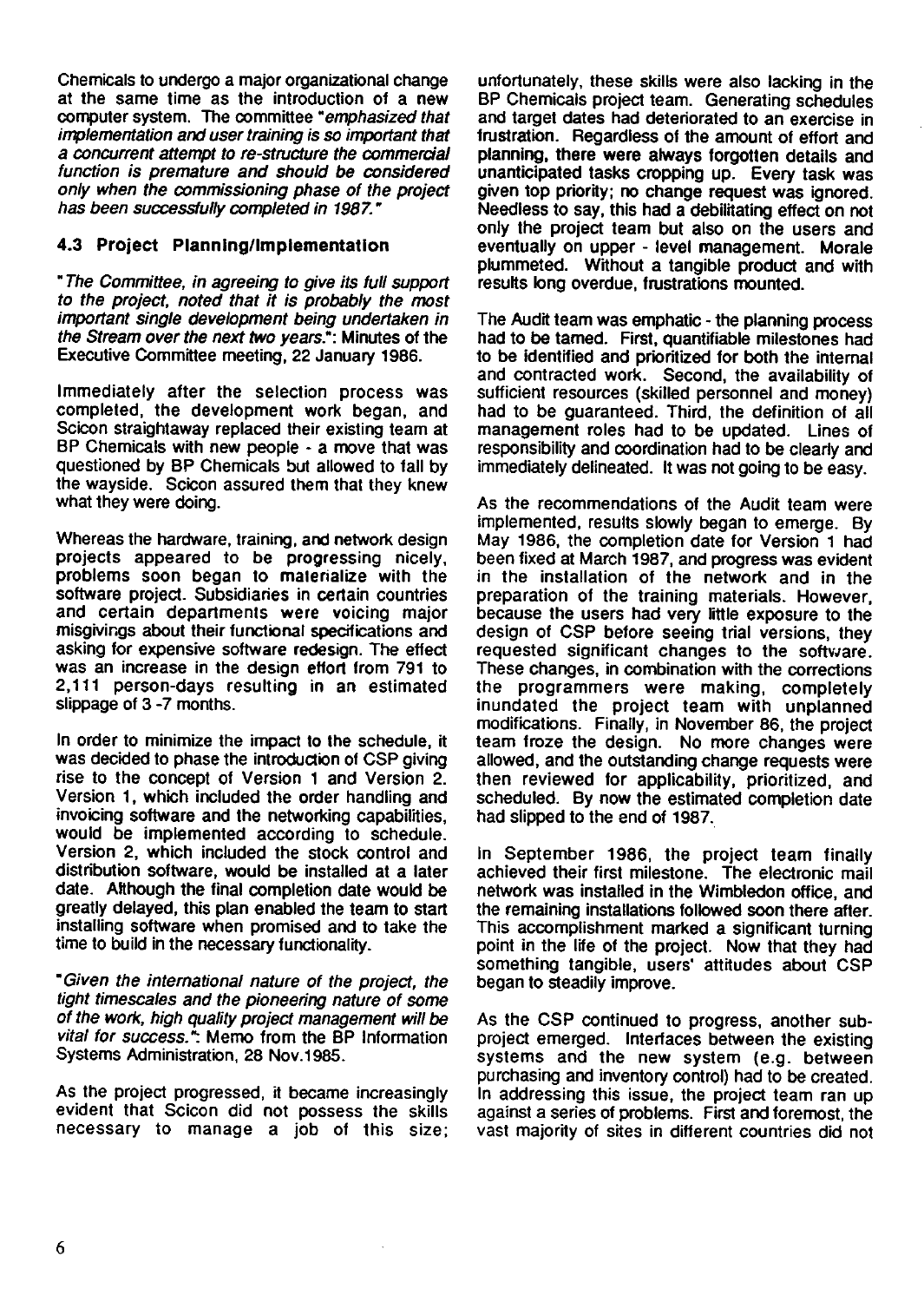fully understand the scope and functionality of their current computer systems and much less understand how their current system should interface with the new system. In addition, they had insufficient resources to adequately evaluate their current system and had a plethora of CSP-like systems which created/used data not available from CSP.

With the installation of the partial system in sight the training program commenced in full earnest. An explanatory video was filmed, and a roadshow was created to instruct the users on the nature and functioning of CSP. However, as delays continued to besiege the project, the frustrations again began to climb. The users were unable to apply any of the acquired knowledge, and the training sessions hampered their ability to complete their normal tasks. Furthermore, by the time CSP was finally installed most of the users had forgotten what they had been taught.

Finally, in March 1987, Version 1 was installed at Carshalton. (The first order was processed in July 1987.) Over the next year, 10 additional sites also received a copy of Version 1 and were networked together. The installation of Version 2 began in February 1989 and was fully functional **al** 11 sites by December 1990.

#### **4.4 The CSP Project-Buy In**

*"The message from the top was yen/ forceful throughout; people did not have the option to opt out, they were in.":* Peter Emberson, Manager, Commercial System Project

Although the need for the CSP was widely recognized, concems had been raised about the new, technically complex environment this would create, the disruption to the current business it would cause, and the cost of the project. Leading the efforts to obtain organizational commitment to the CSP were the four project champions-Brian Palmer and Peter Emberson at the operational level, and Julian Vear, General Manager, Accounts and Management Systems Division and Steve Aheame, Deputy Managing Director, at the executive level. While Julian sold the Executive Committee, Brian and Peter held meetings with the users to advise them of the project and to explain why their assistance was mandatory. Support from the business level (middle management), however, lacked a champion and was for the bulk of the project completely ignored. Figure 5 depicts the perceived commitment of various interest groups to the CSP over the duration of the project.



**Figure 5:** Perceived satisfaction with CSP

In October 1987, atter the commissioning of Version 1, a survey (1) was conducted to identify users' reactions to the new system. Accordingly, a group of 23 managers representing most of the operating functions at BP Chemicals were interviewed. The following are some excerpts. When asked to discuss the meaning and concept underlying the system, users showed some confusion and little appreciation for the potential competitive advantages the system offered; instead, they believed the system was necessary to sustain their current market position. Their comments included, CSP is:

*"...primarily an accounting system, for better control";*

*"...primarily a facility for writing reports"; "An enhanced order processing system"• "A sales monitoring system"; "...having information we have never had before".*

The users did, however, realize benefits through improvements in the ability to communicate and make decisions...

*"We should be able to get immediate information on the health of the business... sales, netback and so on";*

*'There will be a move away from emotionally-based to factually-based decisions".*

When asked to view the system in terms of its impact on BP Chemicals' ability to compete, users' comments included the following:

*"When it tomes to impact on competitors, we hope there!! be none at all. We already have a high market share and so we don7 want to have any impact." 7The commercial system should be able to help my business to] keep up with the traders who can already give immediate information to customers on*

The survey also documented the concerns the users had with the system. Ail appear to stem from a general confusion regarding the fit between the system and the organization.

*price, availability and delivery."*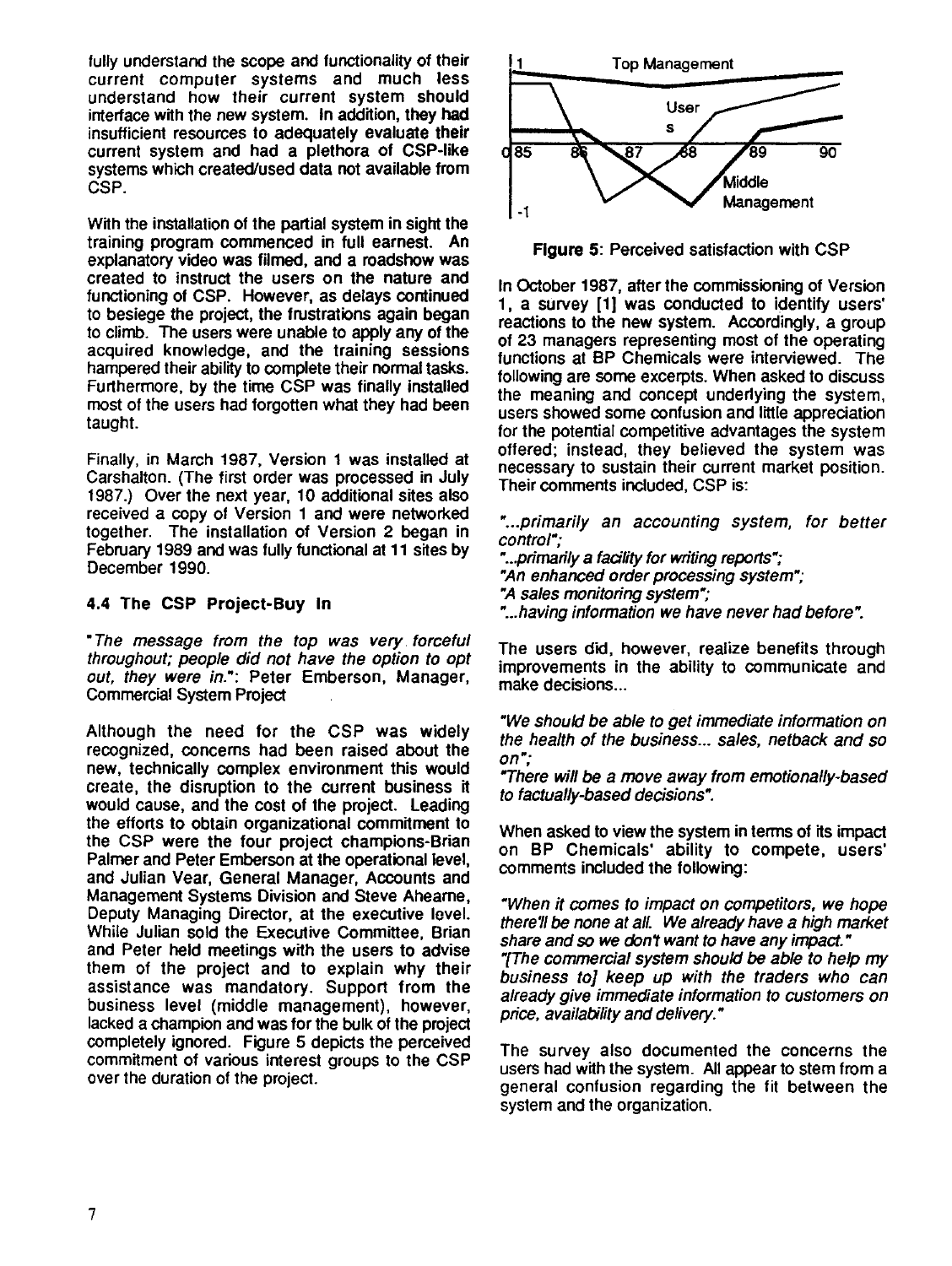*"We're all told that we're going to have more information, but we don7 know anything about using it as a resource."*

*7CSIej won7 fait, but it may not succeed."*

*"Technology can cule the way you work. I will stop this from happening ... for example, by blocking direct access to stock information."*

*"There is a contradiction in that we are told the Commercial System will release lime for people to do the more important aspect of their jobs well, but at the same time you are looking to reduce people... This is going to put pressure on us all."*

## **5 Lessons and Challenges**

This section draws important lessons from the experience of BP Chemicals and describes some future challenges for the company.

#### 5.1 Lessons from the CSP

It may be surprising to note that BP Chemicals continued with the project after 1987 when it was clear that the project was going to incur a significant cost and time overrun. It is our impression that this was the case due to two important reasons. First, due to extensive prior merger and acquisition activities, BP Chemicals of the early 1980's was more a collection of different "companies" than one company. Mcst country subsidiaries had significantly different business processes and these differences were accentuated by the cultural differences existing across countries. The corporate office in the U.K. had realized the futility of trying to impose their own ("British") work processes upon the French, Germans, and other Europeans. The CSP represented a real opportunity to unify the businesses processes of different country subsidiaries without appearing to blatantly impose the work style of any one country. Second, top management had realized that the capabilities provided by the Commercial System were absolutely critical for staying in business in the long run. The only choice was to either go ahead with the Commercial System or to scrap the CSP and try another approach to obtaining a Commercial System-like system. Given the investment already made in the Commercial System, BP Chemicals' management chose to continue with the CSP.

The CSP can be compared to any large software project, but for the fact that it carnes the additional burden of catering to a set of international stakeholders. The complications caused by the international nature of the Commercial System are evident both in the design of the system and its implementation strategy. First, the CSP was born

precisely because the project team realized that it would be culturally impossible to impose the existing system of any one country upon another country: *"Why would the Germans accept the information system of the ftallans, when they believe that they already have a good, if not the best, system?".* Second, the project team received several change requests from different country subsidiaries after the functional design had been completed and the Commercial System implementation had started. Each country subsidiary had its own special business process and wanted its own peculiarities to be included in the Commercial System. As noted below, these change requests were mismanaged and had disastrous consequences on the implementation of the Commercial System. Third, the CSP was complicated by the fact that it had to be implemented in different international locations. Each location had its own (poorly understood) work processes and systems and several complications arose in interfacing them to the Commercial System. Finally, the organizational changes needed to fully exploit the potentials of the Commercial System are far more difficult to implement due to the entrenched cultural differences between different European country subsidiaries. This is the reason why BP Chemicals is still today grappling with the issue of organizational changes related to the Commercial System, and is yet to complete this task.

In hindsight, the CSP has rich lessons for BP Chemicals and any other company embarking on an ambitious international information technology project. Some major lessons are described below. These lessons may seem familiar (as they are similar to those resutting from a large software project), but they become more complex and relevant in an international information system.

## 5.1.1 Top Management Commitment

Without the unwavering support of top management, the CSP would have never succeeded. BP top management not only realized the importance of the Commercial System in increasing the level of service offered to its customers on a pan-European basis, but also saw the Commercial System as a vehicle for organizational change and for introducing a common company culture. The latter benefit was particularly important given the diverse cultures existing in different international locations. Thus information technology was seen as integrating more than simply customer related information. An international information technology project of the scope and impact of the Commercial System could never have been implemented without the unwavering support of top management.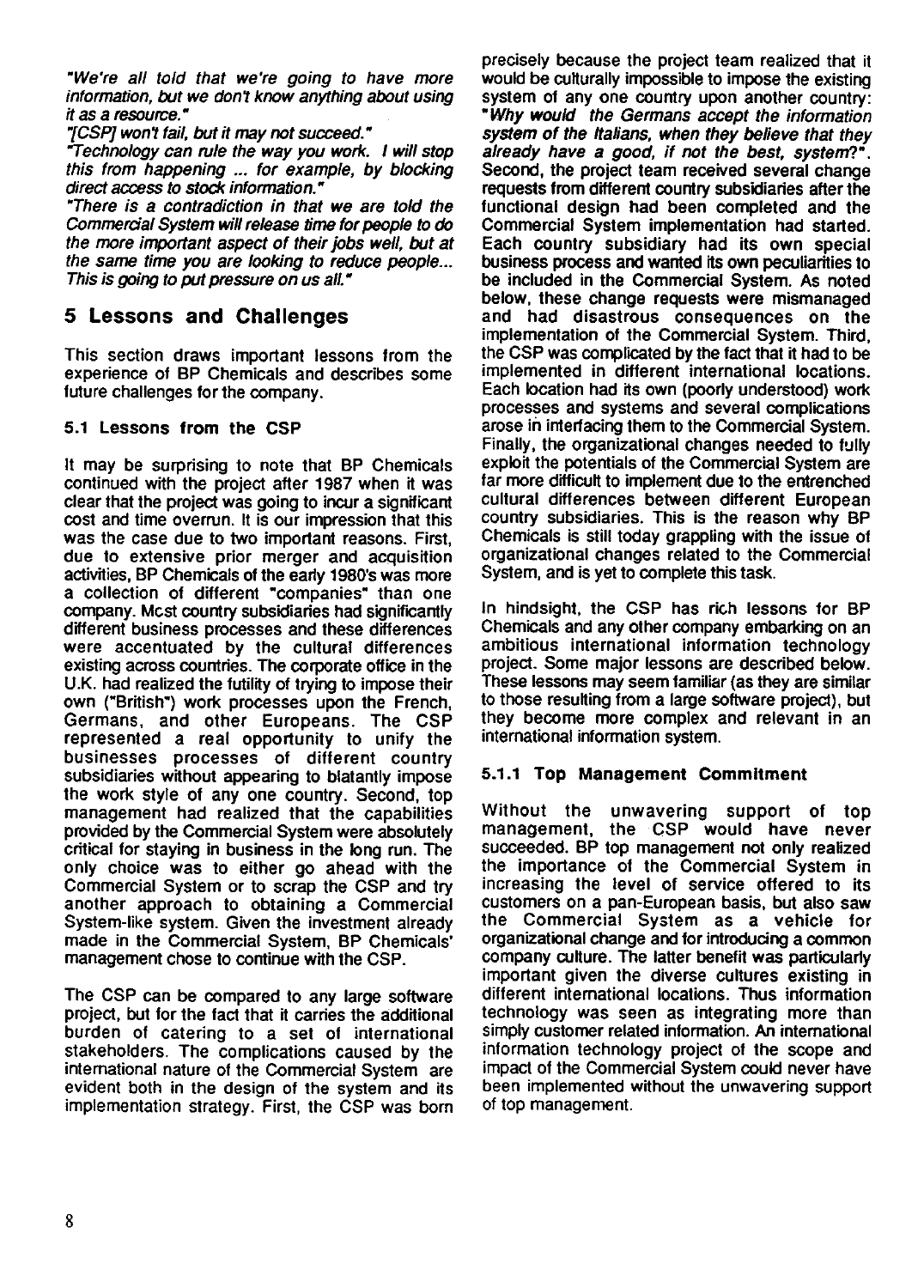## 5.1.2 Project Team Composition

It is crucial to have a strong mix of business and technical skills from different international locations in the project team for a project of the size and scope of the Commercial System. The CSP project team was business dominated with weak technological skills and a predominant British influence. This helped to sell the CSP to top management, but lett them exposed on the technological front to extemal consultants and development teams (a weakness which cosi BP Chemicals dearly) and with a poor knowledge of the business processes existing in BP subsidiaries outside the UK. In an international information technology project like the Commercial System, the business leaders of the project team should understand the international business processes (for e.g., the relationships between the stocking practices followed by BP Chemicals locations in different countries) and the technology leaders should have the capability to objectively evaluate the strengths and benefits of technological systems in different international locations. The project team leaders did not fully understand the international business processes of BP Chemicals and this lead to numerous change requests at a later stage. Also, due to an even stronger lack of technological skills, the CSP project team mismanaged the technological impiementation of the Commercial System and had to later bear the major costs of interfacing the local systems to the Commercial System.

#### 5.1.3 Project Management

High qualily project management is necessary for ail IT projects. However the risks of IT projects getting delayed and running over budget are much higher for large international IT projects due to the magnification of the various co-ordination and implementation risks caused by the international dimension. Note that the CSP was delayed by several years and ran several times over its initial budget. Tie-ups between a host of different vendors (possibly from different countries) is a high source of risk (and BP Chemicals paid a price for this in the CSP). Large international IT projects should be subjected to a rigorous pre-implementation risk evaluation and to strict controls and schedules during impiementation. The risk evaluation should focus on the implementation risks caused by the international nature of the project (an activity which was not done for the CSP). Even more than conventional software projects, tight cost controls are essential for international information systems. The Commercial System project team erred in giving Scicon ample scope for exceeding budget (partly due to an inappropriate billing choice).

#### 5.1.4 System Development Methodology

Due to the size and complexity of international IT projects, it is beneficial to adopt prototyping, decompose the project into sub-parts, and adopt an evolutionary approach to system building. The CSP ignored prototyping and attempted to adopt a more traditional approach to system building. Prototyping introduces greater flexibility in the process of generating functional specifications and helps to reduce the problem of change requests at a later stage of development (as faced in the CSP). Traditional, linear system devebpment methods (as adopted in the CSP) are not desirable for such projects. The above recommendations are important because it is often very difficult to accurately identify the size, scope, and complexity of large international IT projects. This problem was clearly seen in the case of the CSP. The project team had no realistic handie on the size and complexity of the Commercial System and thus initially estimated the time to compietion to be (merely) 18 months. The executive committee went one step further and asked that the system be installed in 12 months, a request whose feasibility the Commercial System project team could not evaluate accurately.

## 5.1.5 ManagIng Interest Groups

It is very important to clearly identify the stakeholders in an international information system prior to impiementation because conflicts between interest groups are more acute in an international setting. As a BP manager remarked: *"Simple rationality may be insufficient to explain the many reasons why the French (BP Chemicals) subsidiary may decide to not follow recommendations or instructions from the UK office".* As noted earlier, an important reason for the project team deciding in favor of implementing the Commercial System from scratch was that they telt that cultural clashes would invariably prevent the successful implementation of the information system of one country in another country. Management, both business and technical, at ail international locations should be actively invoived in adopting and internally selling the system to the concerned stakeholders. The Commercial System impiementation was hampered by the fact that the Commercial System project team had ignored middle management for most the project (Figure 5). This caused various groups at certain international locations to oppose the implementation of the Commercial System.